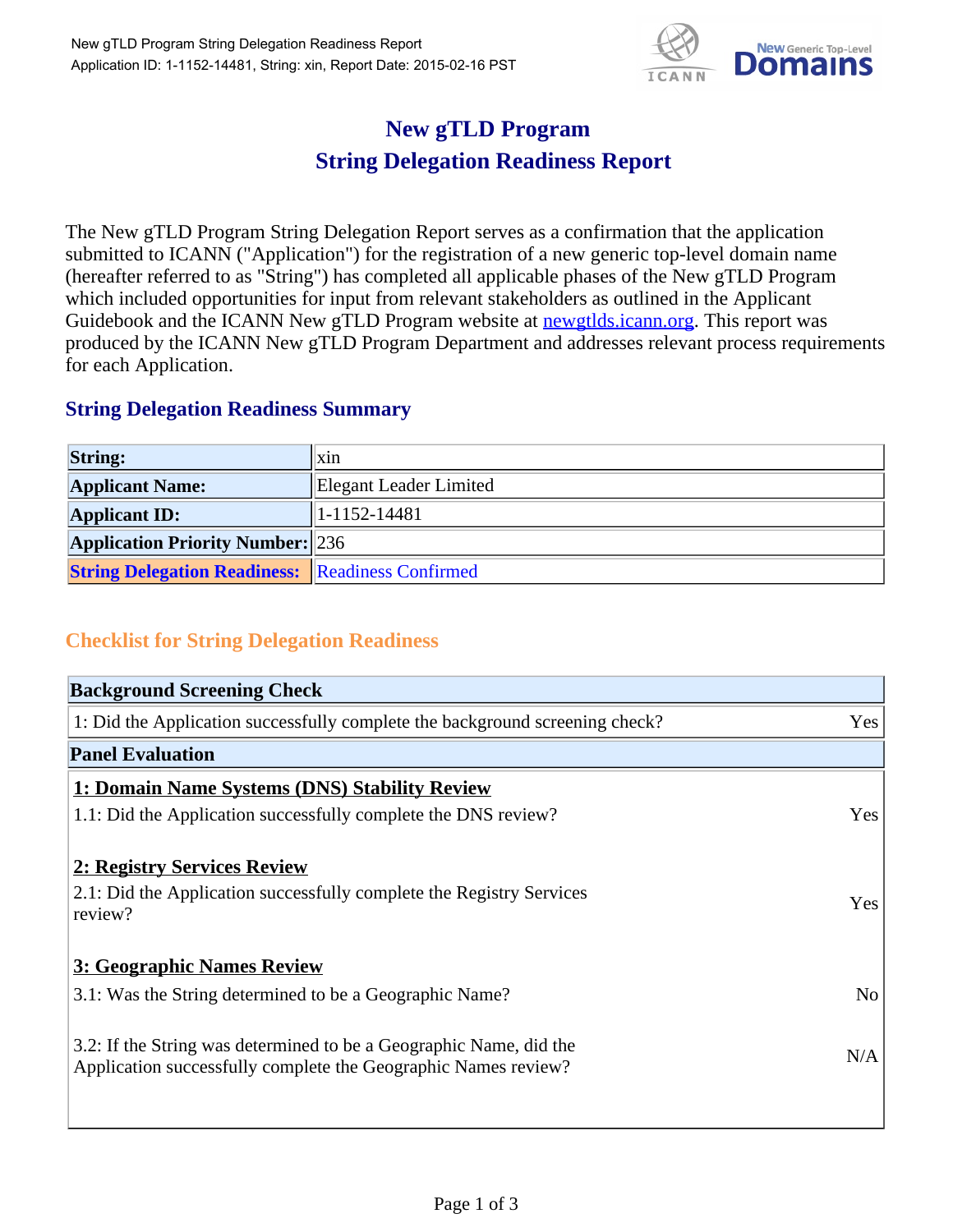

| <b>4: Financial Review</b>                                                  |     |
|-----------------------------------------------------------------------------|-----|
| 4.1: Did the Application successfully complete the Financial Capability     | Yes |
| review?                                                                     |     |
|                                                                             |     |
| <b>5: Technical Review</b>                                                  |     |
| 5.1: Did the Application successfully complete the Technical and            | Yes |
| <b>Operation Capability review?</b>                                         |     |
| <b>6: String Similarity Review</b>                                          |     |
| 6.1: Was the Application determined to not be confusingly similar to other  |     |
| applied for strings, including through String Confusion Objections?         | Yes |
|                                                                             |     |
| 6.2: If the Application was determined to be confusingly similar to other   |     |
| applied for strings, including through String Confusion Objections, did the |     |
| Application prevail in the string contention resolution process (CPE,       | N/A |
| Auction, and/or Self-Resolution of String Contention via                    |     |
| withdrawal/termination of all other members in contention)?                 |     |

| <b>Public Comment Period</b>                                                                                                                                                                   |                |
|------------------------------------------------------------------------------------------------------------------------------------------------------------------------------------------------|----------------|
| 1: Was the public provided an opportunity to submit comments on the Application?                                                                                                               | Yes            |
| 2: Were comments for the Application considered by evaluation panels?                                                                                                                          | Yes            |
| <b>Objection Process</b>                                                                                                                                                                       |                |
| 1: Were objections filed against the Application?                                                                                                                                              | N <sub>0</sub> |
| 2: If objections were filed against the Application, did Applicant prevail in the dispute<br>resolution proceedings for all Legal Rights, Limited Public Interest and Community<br>Objections? | N/A            |
| Governmental Advisory Committee (GAC) Advice                                                                                                                                                   |                |
| 1: Did the GAC have an opportunity to provide advice for the Application?                                                                                                                      | Yes            |
| 2: Did the GAC provide consensus GAC advice that the String should not be approved by<br>the ICANN Board?                                                                                      | <b>No</b>      |
| 3: If the GAC provided consensus GAC advice to the ICANN Board, did the ICANN Board<br>(or New gTLD Program Committee) accept the GAC advice?                                                  | N/A            |
| <b>Accountability Mechanisms</b>                                                                                                                                                               |                |
| 1: Was the Application the subject of a complaint or review through one of ICANN's<br>accountability mechanisms (Reconsideration or Independent Review)?                                       | N <sub>0</sub> |
| 1.1: If yes, did the BGC, ICANN Board or New gTLD Program Committee determine that<br>the Application should not proceed to contracting?                                                       | N/A            |